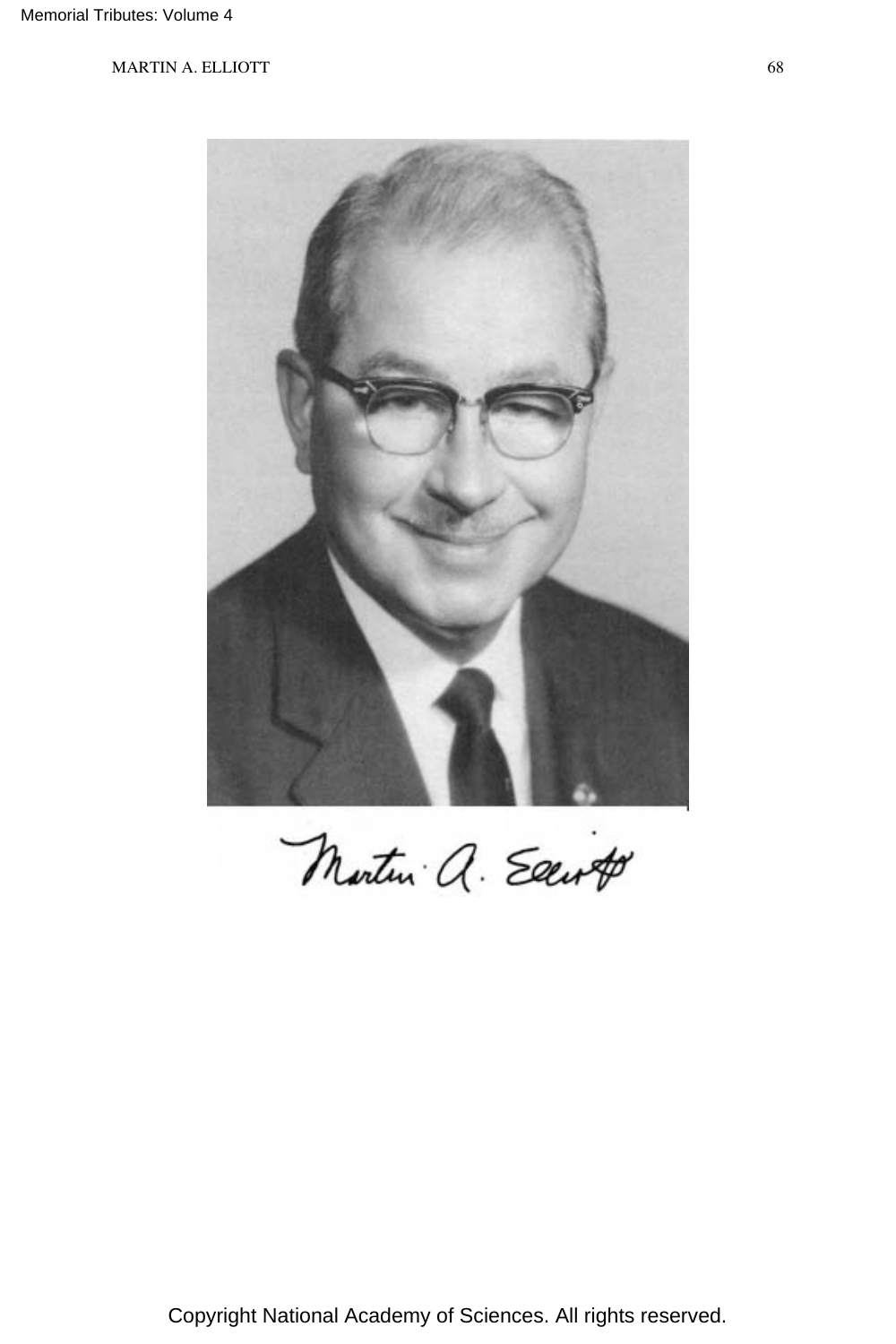# **Martin A. Elliott**

#### 1909-1988

#### By Henry R. Linden

Martin A. Elliott, a major figure in the field of fuel science and engineering, and especially synthetic liquid-fuels and gas research, died on August 5, 1988, in Eugene, Oregon, while recuperating from coronary bypass surgery. Although retired for fourteen years following his last full-time position as corporate scientific adviser of Texas Eastern Transmission Corporation, he had remained active as an energy consultant and continued to serve as member emeritus of the Industry Technical Advisory Committee of the Gas Research Institute. He also continued his contributions to the technical literature, most notably as editor of *Chemistry of Coal Utilization* and author of key chapters.

Martin Elliott was born in Baltimore, Maryland, on February 21, 1909, graduated from Baltimore Polytechnic Institute in 1927, and received from the John Hopkins University a B.E. in 1930 and Ph.D. in 1933, both in gas engineering. While a graduate student, he met his wife of almost fifty years, Mary Helen Parker Elliott, who died in 1982. Their humor, grace, and exceptional mutual devotion overcame ill health and infirmity during their final years together. Martin Elliott died in the home of his second wife, Shirley Whitlock Elliott, who was a great comfort to him.

Martin started his lifelong involvement with gas and fuels technology as an engineer for Consolidated Gas, Electric

Copyright National Academy of Sciences. All rights reserved.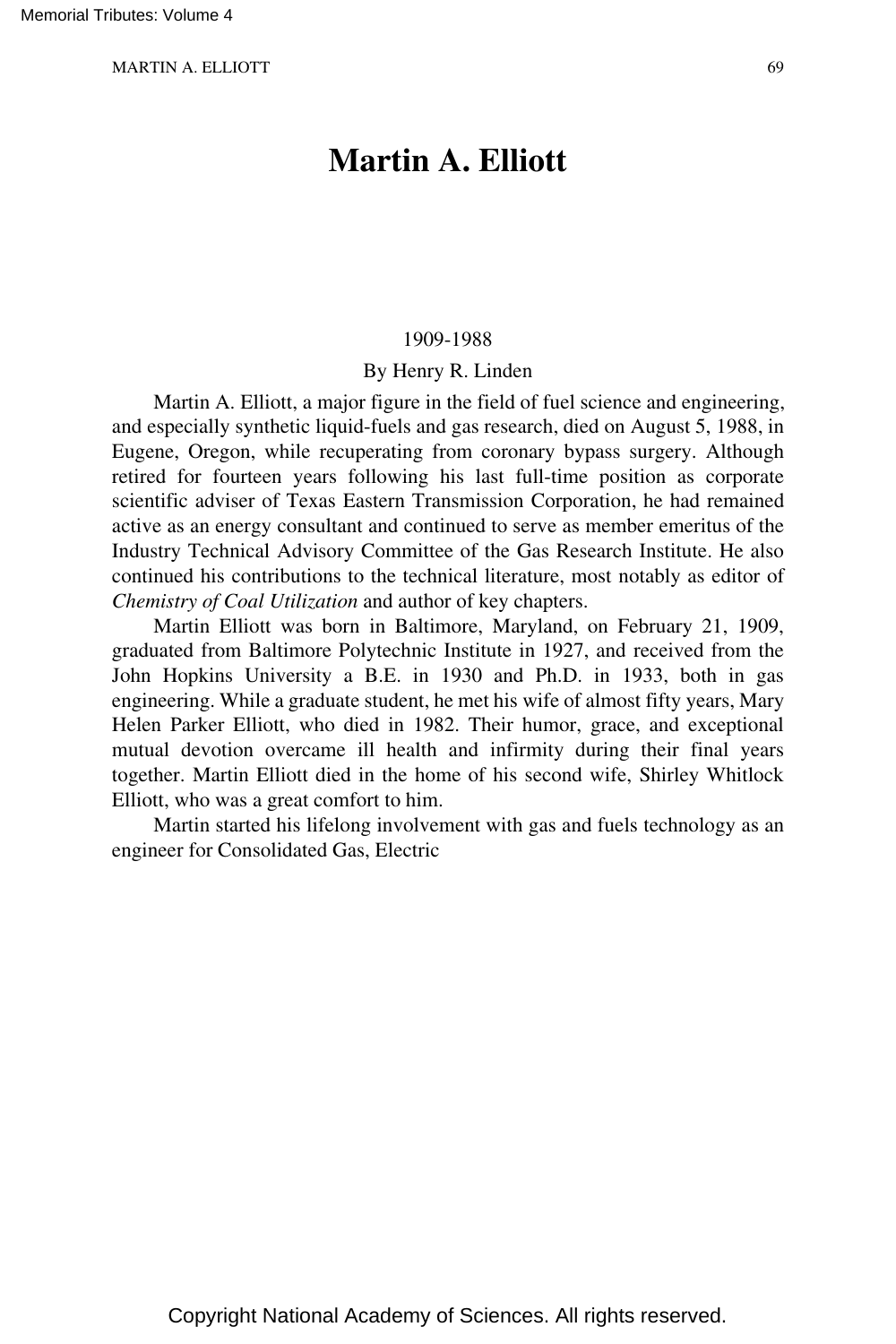Light & Power Company of Baltimore (now Baltimore Gas & Electric Company) in 1934. In 1938 he began a fourteen-year association with the U.S. Bureau of Mines in Pittsburgh, where he rose to chief of the Synthetic Liquid Fuels Research Branch. In 1950 he was a key member of the team of U.S. scientists and engineers who traveled throughout Europe to gather information on synthetic liquid-fuels processes. My close association with Martin Elliott dates back to 1952 when he came to the Illinois Institute of Technology (IIT) as research professor of mechanical engineering. From 1956 to 1961 he headed the Institute of Gas Technology (IGT), an affiliate of IIT, and then served as vice-president of academic affairs at IIT until 1967. Thereafter, he went to Houston to continue his service to the gas industry as corporate scientific adviser of Texas Eastern Transmission Corporation until his retirement in 1974. Also in 1974 he was elected a fellow of the American Society of Mechanical Engineers (ASME), and in 1975 he received the first Gas Industry Research Award from the American Gas Association for his lasting and significant contributions to gas industry technology. In 1976 he was elected a member of the National Academy of Engineering.

Much of today's understanding of the fundamentals that govern the conversion of coal and oil shale to synthetic fuels is based on Martin Elliott's work and the research he initiated and guided while serving at the Bureau of Mines and at IGT. He served on numerous prestigious scientific and advisory bodies in connection with his lifelong dedication to improving the technology and economics of synthetic fuels production and played a major role in IGT's development of novel fossil-fuel gasification processes.

Earlier in his career he was also deeply involved in the fields of combustion and explosives, making major contributions to the safe operation of diesel engines in underground coal mines and the safety of liquefied natural gas storage and use. In 1952 the Secretary of the Interior bestowed upon him the Interior Department's highest award, the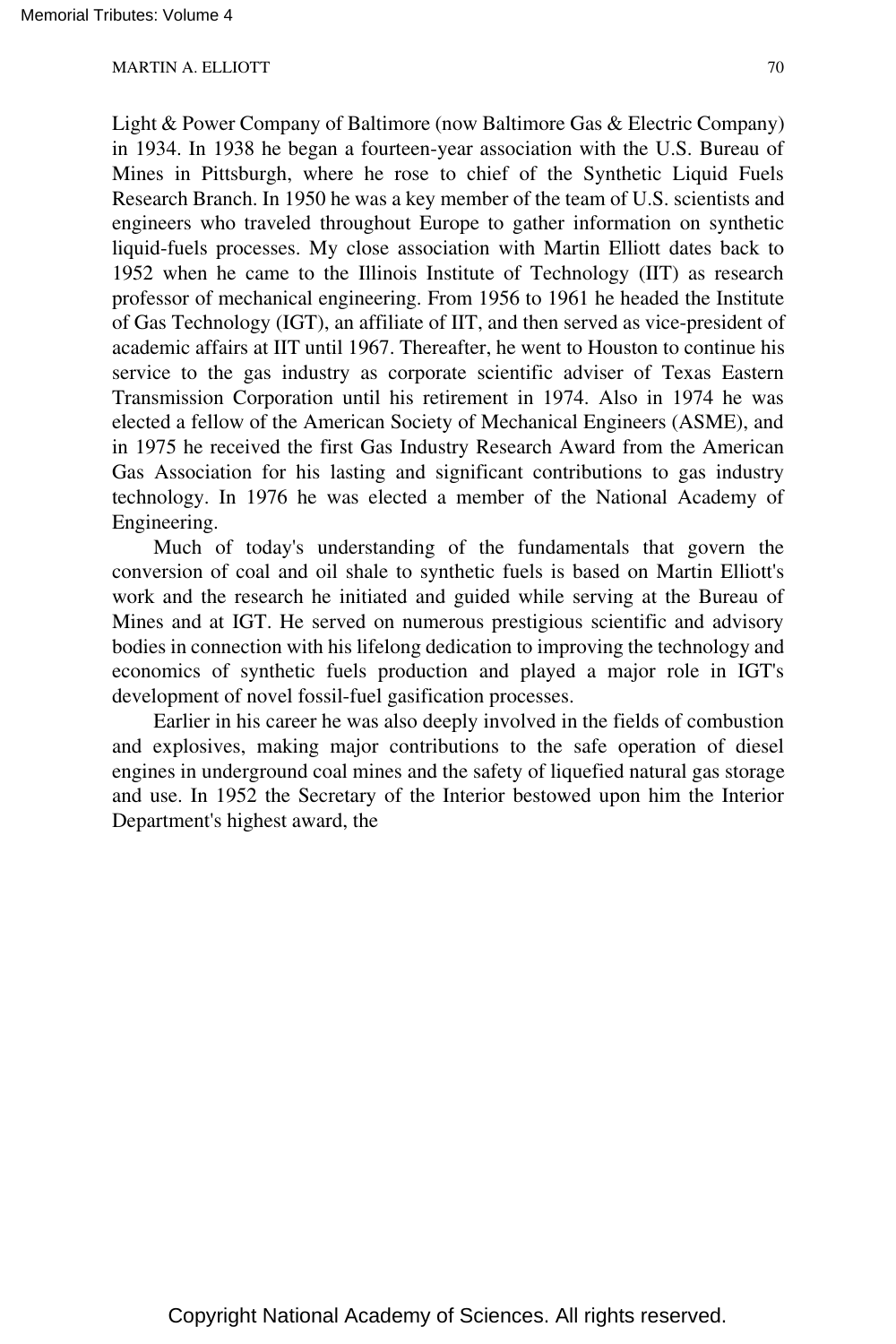Distinguished Service Medal, for his work at the U.S. Bureau of Mines. In 1967 he also received the Percy Nicholls Award of the Fuel Division of ASME and the Coal Division of the American Institute of Mining, Metallurgical and Petroleum Engineers for his contributions in the field of solid fuels.

No memorial tribute to a leading technologist would be complete without a listing of the traditional measures of his impact on his field of specialization. Let me present a somewhat condensed treatment of this aspect of Martin Elliott's life's work. He authored more than one hundred papers on fuel and gas technology and on the future producibility of fossil fuels. In 1954 he chaired the Gordon Research Conference on Coal Science. From 1957 to 1962 he was a member of the Committee on Chemistry of Coal of the National Academy of Sciences-National Research Council. He was chairman of the diesel engine test code committee of the Society of Automotive Engineers; a member of the board of directors of Autoresearch, Inc., Utah Shale Land Corporation, and the Adler Planetarium, all of Chicago; and active on committees of the Coordinating Research Council of the petroleum and automotive industries. From 1964 to 1967 he was a member of the Science Advisory Council to the Governor of the State of Illinois. In 1966 he was appointed a member of the National Research Council's Committee on Mineral Science and Technology and chairman of its Panel on Fuel Science and Technology. He became a member of the Coal Advisory Committee of the Illinois Geological Survey in 1961 and an honorary member in 1967. In 1967 he was appointed a member of the General Technical Advisory Committee of the Office of Coal Research of the U.S. Department of the Interior and became a member of the International Gas Union's subcommittee on the production of synthetic gaseous fuels.

This brief summary of his distinguished career in research and education fails to capture the essence of Martin Elliott's impact on the field of fuel science and engineering. A very